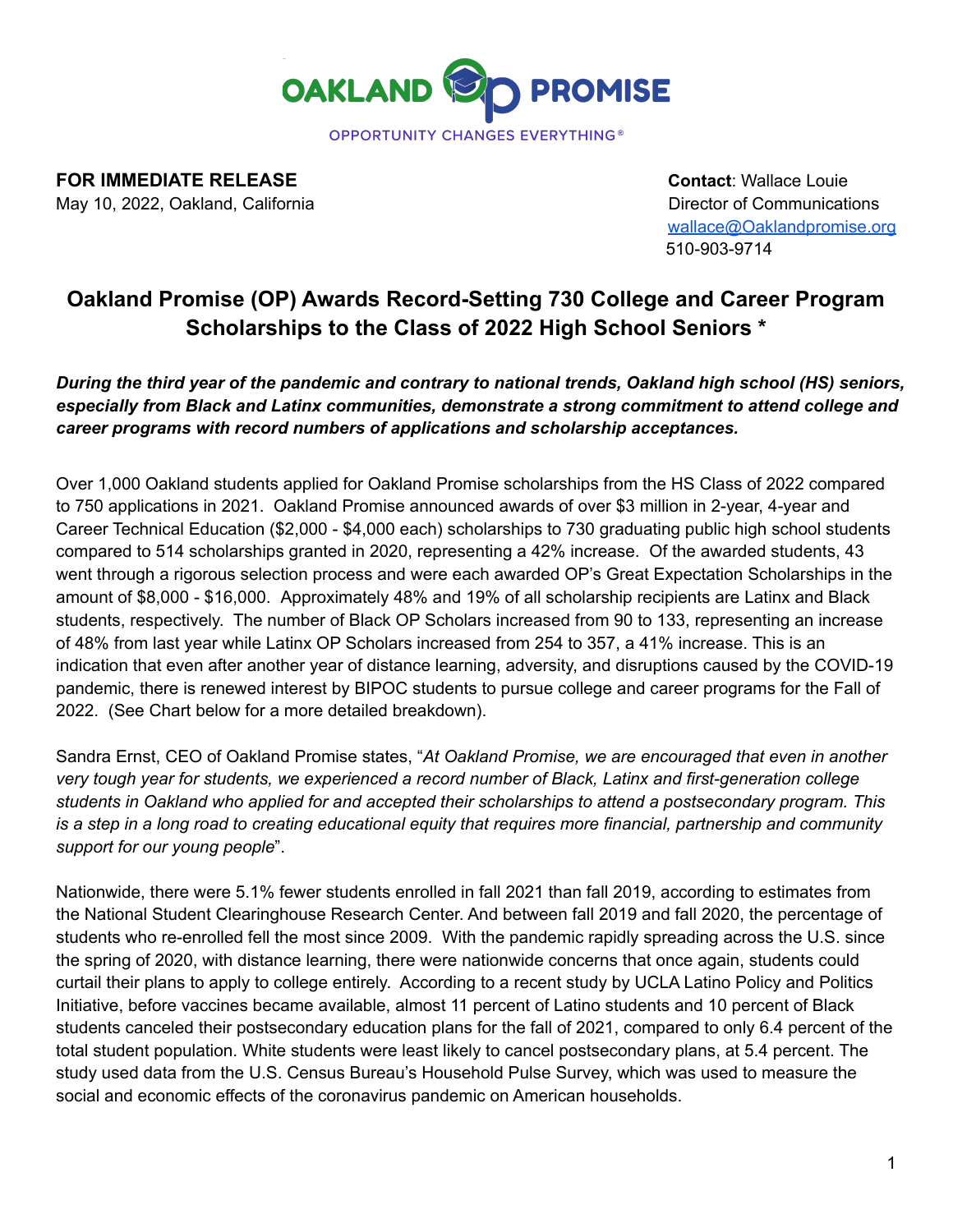In the Fall of 2021, however, it was encouraging that there were large increases in underrepresented minority and first-generation applicants nationwide. Underrepresented minority applicants increased by 17 percent over 2019–20, while first-gen applicants increased 21 percent. The number of first-generation applicants increased at nearly twice the rate of other applicants over the same period.

Delaying going to college, however, affects income in future years. Those with no college education see median lifetime earnings of \$1.6 million, according to the Georgetown University Center on Education and the Workforce. That's \$1.2 million less than the \$2.8 million of median lifetime earnings for those with a bachelor's degree. The median associate degree holder sees lifetime earnings of \$2 million. The longer a person waits to go back, the less likely they are to attain a degree, according to the National Student Clearinghouse Research Center. And for those who have delayed going to college, it comes with a cost: The Federal Reserve Bank of New York estimates that postponing college for a year results in a potential \$90,000 loss in lifetime earnings. (Source: NerdWallet and Associated Press)

Oakland Promise's mission is to eliminate those inequities in Oakland through financial and guidance support to students and families. 23% of newly minted "OP Scholars'' identified having no current connections with adults with postsecondary experience. One scholar who is a first-generation college student is Imahni Cheeks, a graduate of Oakland Tech High School, 2021's OP scholarship recipient, and now a thriving freshman at the University of San Francisco. She says: *"I'm so happy to have received this scholarship since it will help me to* pursue my eventual career as a lawyer. Honestly, I could not have done it without Oakland Promise supporting *me financially and through mentorship".* Isaiah Smiley, a senior at McClymonds High School and this year's scholarship recipient adds: "*With this scholarship, I was able to choose the best college for me rather than* attending a less expensive institution. Being less stressed out about college fees will allow me to focus my *attention on my studies and career by opening up doors for myself through internship opportunities."*

OP Senior Manager Alitta Boyd and her College Access team have been working diligently with hundreds of Oakland's high school students, such as Isaiah, on their college and career preparation throughout this challenging year. "*Watching our scholars thrive and excel at their dreams is incredibly inspiring. It's so fulfilling* to connect them with opportunities and financial resources that will help them flourish in college and their future *careers,*" says Ms. Boyd.

These 2022 graduating high school scholars are welcomed to the newest class in Oakland Promise's College Completion program. Ms. Ernst states, "*Our support for our Scholars go beyond providing scholarships. When they pursue their journey in a postsecondary program, we have an array of support and resources awaiting them to help them persist and achieve their career aspirations*". They will be equipped with potential college peer mentors (CREWS) and paired with volunteer mentors if they so choose. Also, OP has advisors that help new college students persist through college so they can complete their programs.

The annual awarding of scholarships to high school seniors is just one major facet of Oakland Promise's commitment to supporting Oakland's young people's educational journey for ages 0 to 25. OP's partnerships with the Oakland Unified School District (OUSD), City of Oakland and public/private organizations enable this support for young people to come to fruition. More information about our scholarships and resources for students can be found on Oakland Promise's website at [www.oaklandpromise.com.](http://www.oaklandpromise.com) OP's annual events to celebrate the scholarship awards and community partnership are also listed below.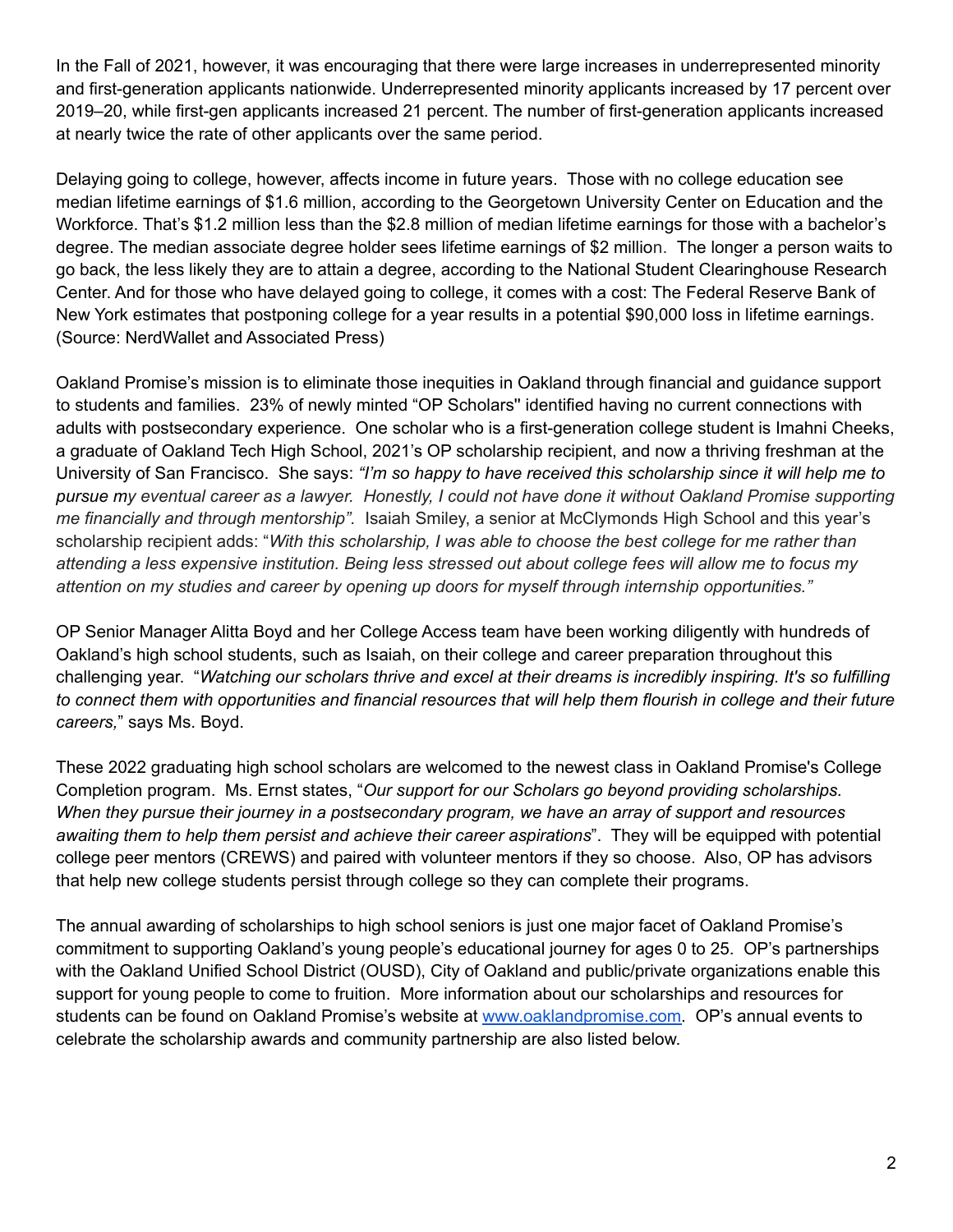# **2022 Oakland Promise HS Scholarships (Chart)\***

| <b>Indicators</b> *                                          | 2-year<br>college | $%$ of<br><b>Total</b> | 4-year<br>college | $%$ of<br><b>Total</b> | <b>College</b><br><b>Technical</b><br><b>Education</b><br>(CTE) | $%$ of<br><b>Total</b> | <b>Total</b> | $%$ of<br><b>Total</b> |
|--------------------------------------------------------------|-------------------|------------------------|-------------------|------------------------|-----------------------------------------------------------------|------------------------|--------------|------------------------|
| <b>OP Scholars (Awarded &amp;</b><br>Accepted)               | 140               | 19%                    | 581               | 80%                    | 9                                                               | 1%                     | 730          | 100%                   |
| <b>Ethnicity of students by</b><br><b>Postsecondary Type</b> | 2-year<br>college | $%$ of<br>$2 - yr$     | 4-year<br>college | $%$ of<br>4-yr         | <b>College</b><br><b>Technical</b><br><b>Education</b><br>(CTE) | $%$ of<br><b>CTE</b>   | <b>Total</b> | $%$ of<br><b>Total</b> |
| <b>African American or Black</b>                             | 22                | 15.7%                  | 110               | 18.9%                  | 1                                                               | 11.1%                  | 133          | 18.2%                  |
| <b>American Indian or</b><br><b>Alaska Native</b>            |                   | 0.0%                   | $\mathbf{1}$      | 0.2%                   |                                                                 | 0.0%                   | 1            | 0.1%                   |
| <b>Asian (non-Filipino)</b>                                  | 11                | 7.9%                   | 168               | 28.9%                  |                                                                 | 0.0%                   | 179          | 24.5%                  |
| <b>Filipino</b>                                              | $\mathbf{1}$      | 0.7%                   | 5                 | 0.9%                   |                                                                 | 0.0%                   | 6            | 0.8%                   |
| <b>Hispanic or Latinx</b>                                    | 98                | 70.0%                  | 251               | 43.2%                  | 8                                                               | 88.9%                  | 357          | 48.9%                  |
| <b>Middle Eastern/North</b><br><b>African</b>                | $\overline{4}$    | 2.9%                   | 10 <sup>°</sup>   | 1.7%                   |                                                                 | 0.0%                   | 14           | 1.9%                   |
| <b>Native Hawaiian/Pacific</b><br><b>Islander</b>            |                   | 0.0%                   | 3                 | 0.5%                   |                                                                 | 0.0%                   | 3            | 0.4%                   |
| <b>White</b>                                                 | $\overline{2}$    | 1.4%                   | 6                 | 1.0%                   |                                                                 | 0.0%                   | 8            | 1.1%                   |
| <b>Multi-Race</b>                                            | $\overline{2}$    | 1.4%                   | 27                | 4.6%                   |                                                                 | 0.0%                   | 29           | 4.0%                   |

\* All reported data in this release are approximations at this juncture due to shifts in student confirmations and *extenuating circumstances. Final numbers tallied are expected in October 2022.*

### **2022 Annual Events Celebrating This Year's Scholarship Awards and Community Partnership**

**Oakland Promise Party for the Promise (Gala)**

**Date**: Thursday, May 19, 2022, 5 - 9pm

**Place**: Lake Chalet, 1520 Lakeside Dr, Oakland, CA 94612

[Impact and Sponsorship Overview Brochure](https://www.flipsnack.com/oaklandpromise/weekend-of-promise-sponsorship-opportunities-2022-zh3495mxu3.html) - Digital

**Tickets [needed for In-Person Event](https://www.classy.org/event/party-for-the-promise-2022/e392962/register/new/select-tickets):** Select *"Media and Press*" **and** add Promo Code: "*P4P22Press*" to be comped. Please wear black evening wear, and have your proof of vaccination or a negative test from within 48 hours of the event start time available when you arrive at Lake Chalet.